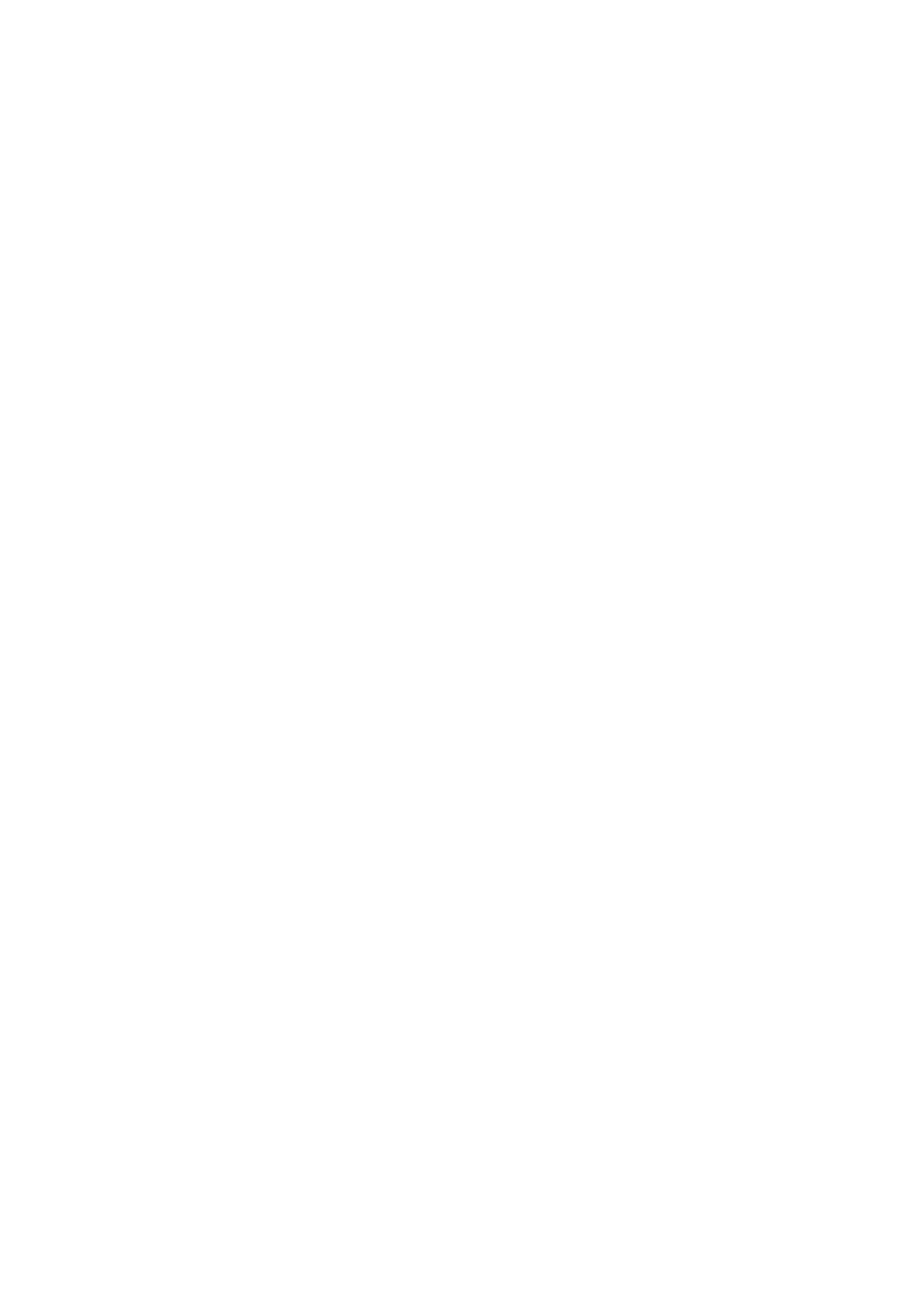#### **TABLE OF CONTENTS**

|                              | Page |
|------------------------------|------|
|                              |      |
| 3. INSTALLATION INSTRUCTIONS |      |
|                              |      |
|                              |      |
|                              |      |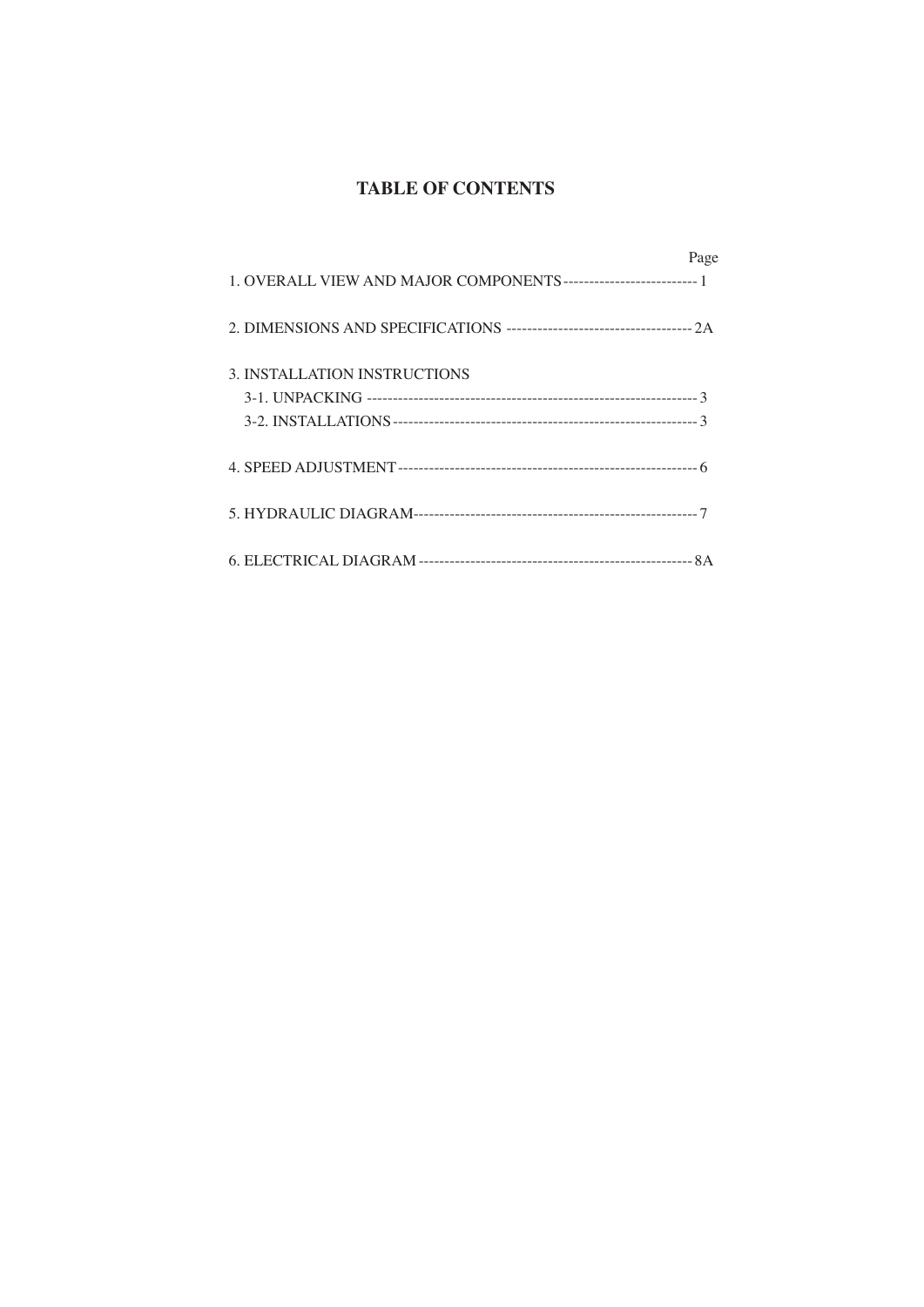#### **1. OVERALL VIEW AND MAJOR COMPONENTS**



**Fig.1-1** Overall View

#### **Major Components**

- (1) Headrest
- (2) Backrest
- (3) Back Support
- (4) Armrest (Left)
- (5) Seat
- (6) Flange
- (7) Lower Flange Cover
- (8) Flange Hose Cover
- (9) Base
- (10) Pump Cover
- (11) Headrest Rear Cover
- (12) Backrest Rear Cover
- (13) Back Support Cover
- (14) Upper Flange Cover
- (15) Main Switch Panel
- (16) Foot Control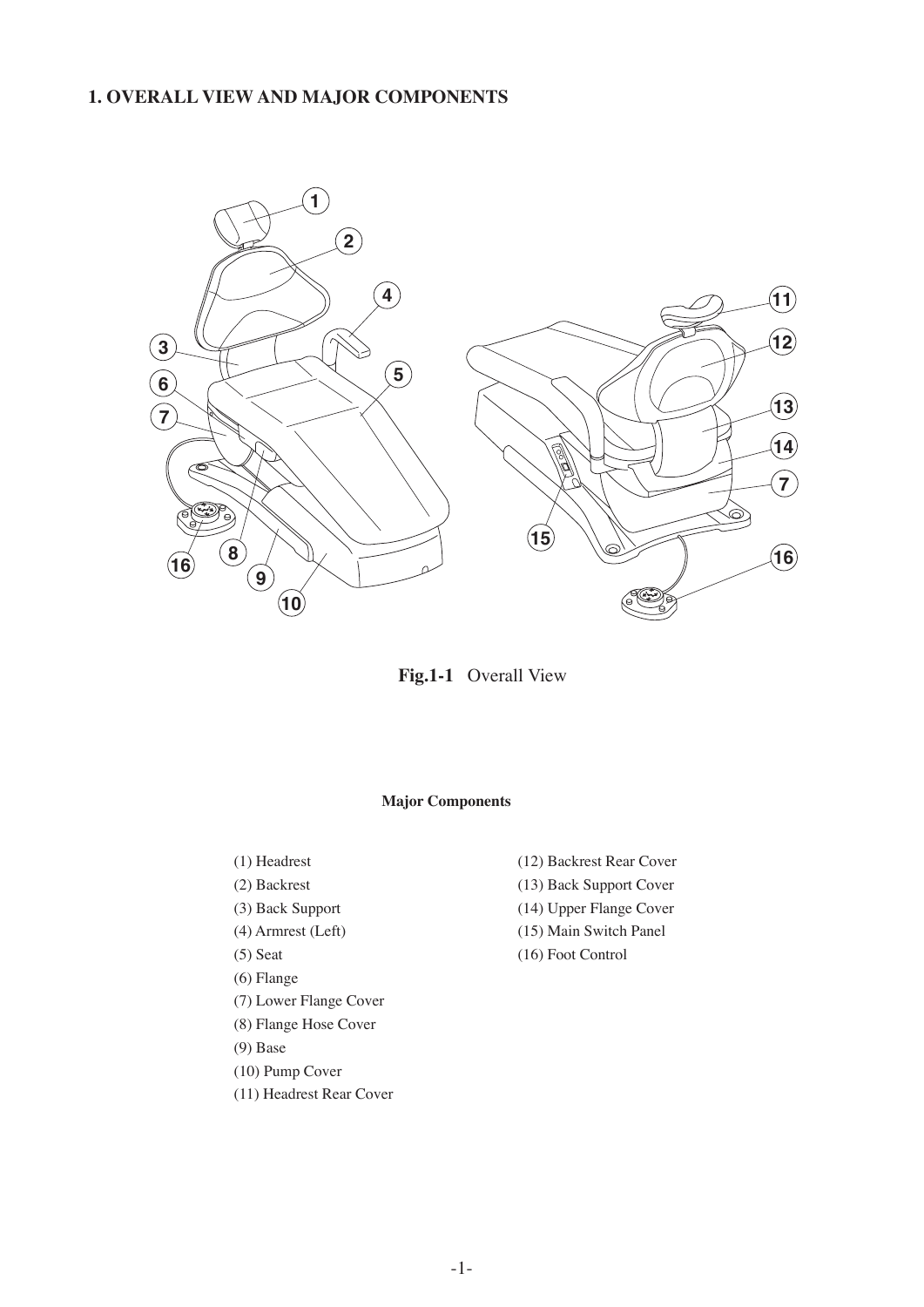## **2. DIMENSIONS AND SPECIFICATIONS**

#### **2-1. DIMENSIONS**

-mm-



**Fig.2-1** Dimensions

#### **2-2. SPECIFICATIONS**

| Seat Initial Height------------------------------- 410mm                                      |                                                                  |
|-----------------------------------------------------------------------------------------------|------------------------------------------------------------------|
| Seat Lifting Stroke------------------------------- 380mm                                      |                                                                  |
| Backrest Movement ------------------------------ $0^{\circ} \sim 80^{\circ}$ above Horizontal |                                                                  |
| Tilting Mechanism ---------------------------------- Backrest Synchronized Tilting            | $(5^{\circ} \sim 11^{\circ}$ above Horizontal)                   |
| Auto Movements--------------------------------- 2-Preset, 1-Last Position Memory              | and 1-Auto Return                                                |
|                                                                                               |                                                                  |
| Power Consumption ------------------------------ 115V, 50/60Hz, 5.1A/3.5A                     | 220V, 50/60Hz, 1.8A/1.8A<br>230V, 50Hz, 2.0A<br>240V, 50Hz, 2.3A |
|                                                                                               |                                                                  |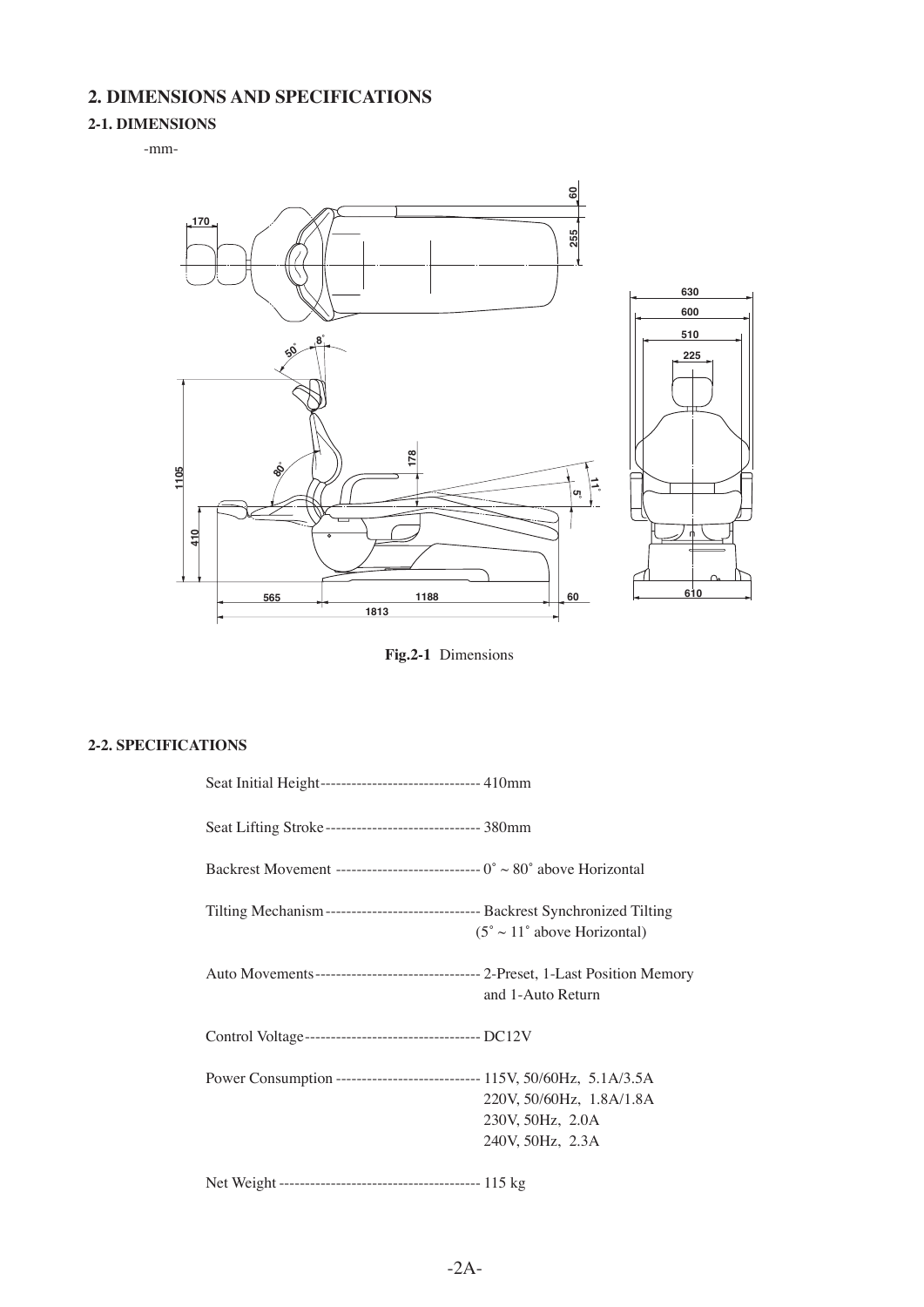#### **3. CHAIR SECTION PREPARATION FOR INSTALLATIONS**

#### 3-1. CHAIR SECTION UNPACKING

The chair is delivered 2 cartons (base section and top section cartons).

Open the upper section carton and check the contents with following check list.

#### **ACAUTION**

Do not use sharp instrument, it may damage upholstery.

#### **Check List for Upper Section Carton**

| (Backrest Cushion with Backrest Support Plate, Backrest Cover) |  |
|----------------------------------------------------------------|--|
|                                                                |  |
|                                                                |  |
| 5. Screw Kit                                                   |  |
|                                                                |  |
|                                                                |  |
|                                                                |  |
|                                                                |  |
|                                                                |  |
|                                                                |  |
|                                                                |  |
|                                                                |  |
|                                                                |  |
|                                                                |  |
|                                                                |  |

#### **3-2. CHAIR SECTION PREPARATIONS FOR INSTALLATIONS**

#### **ACAUTION**

 **Do not connect in the power supply line before removing Red tagged bolt.**

- (1) Remove all the staples fixing the carton to the pallet, or cut the carton just above the stapled line, and remove the carton. (Fig.3-1)
- (2) Place the base section with pallet behind the planned location for chair.
- (3) Remove the pump cover.

Remove wood screws from the base.

 Remove the base section from the pallet by holding the carriage bars (Front side and Rear side) and place it at the planned location. (Fig.3-2)



**Fig.3-1** Chair Base Section Carton



**Fig.3-2** Removing Base Section from Pallet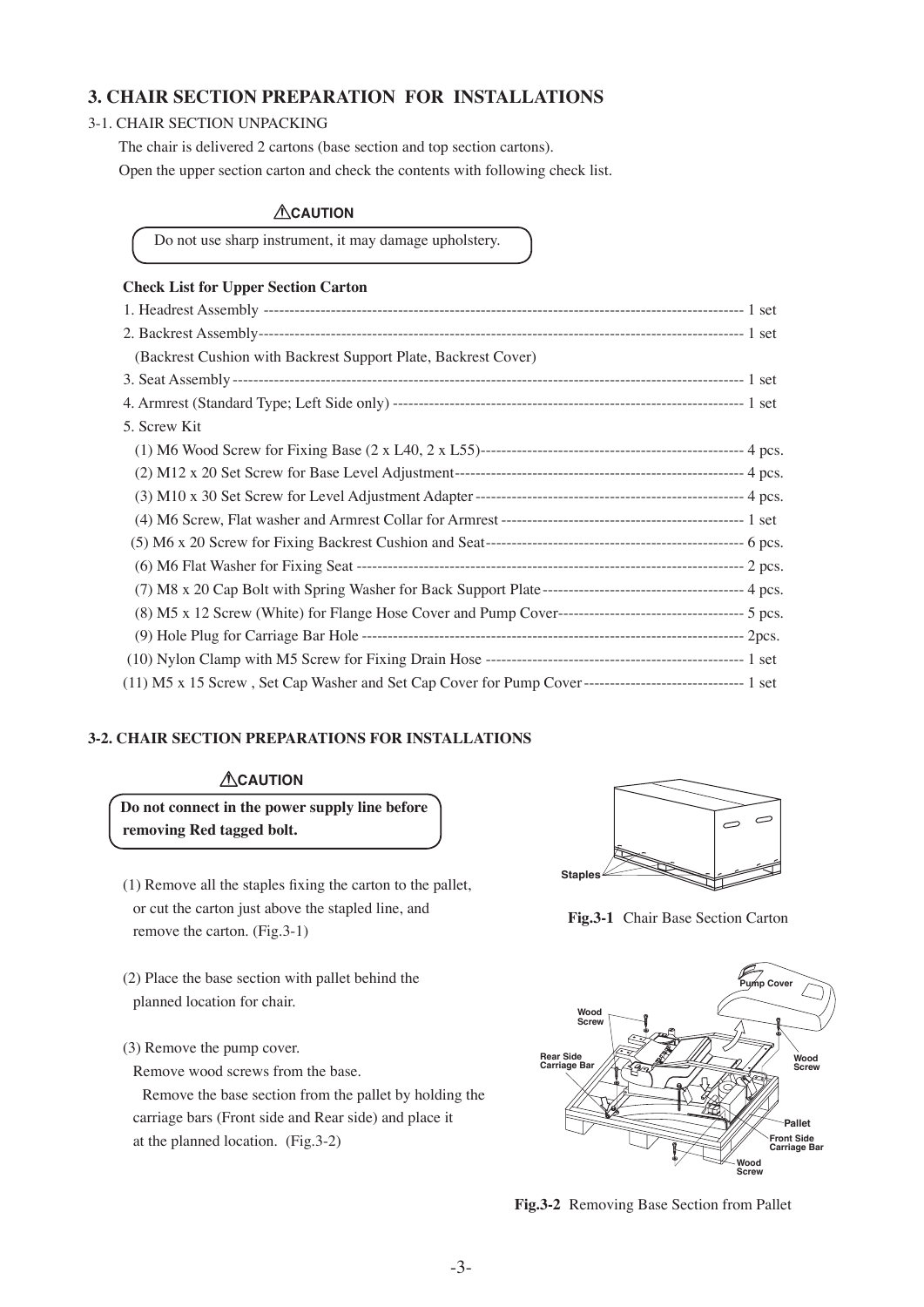#### **ACAUTION**

Do not lift the chair by the upper structure after removing the carriage bolt (Red tagged bolt).

- (4) Remove the rear side carriage bar from the base. (Fig.3-3)
	- Note : The front side carriage bars can not remove. They are covered by the pump cover.
- (5) Remove the carriage bolt (Red tagged bolt). from the support plate. (Fig.3-3)
- (6) Remove the red tagged oil plug from the oil reservoir. (Fig.3-3)
- (7) After removing the carriage bolt, plug the power supply cable into suitable power supply outlet. Raise the upper structure by the foot switch to the highest position. Raise the backrest by the foot switch to the upright position.
	- Note : Refer to the operating manual for chair operation.
- (8) Remove the support plate and fix the lower flange cover under the flange. (Fig.3-4)
	- Note : Mount the Clesta-II unit on the chair, before removing the support plate. Refer to the Unit installation manual.
- (9) Place the base on the planned location and fix the base to the floor with 4 x wood screws. Fix the hole plugs into the carriage bar holes on the base. (Fig.3-5)
- (10) Open the top section carton. Backrest cushion, backrest cover, headrest, armrest, seat and screw kit are packed in top section carton.
- (11) Fix the back support plate to the back support by 4 x M8 cap bolts and spring washers. (Fig.3-6)



**Fig.3-3** Removing Red Tagged Bolt



Fig.3-4 Removing Support Plate and Fixing Lower Flange Cover

#### **ACAUTION**

 Chair must be fixed to the floor with bolts to prevent from falling down. When fixing chair to the floor, be careful not to damage pipings under the floor.



Fig.3-5 Fixing Base on Floor



**Fig.3-6** Fixing Back Support Plate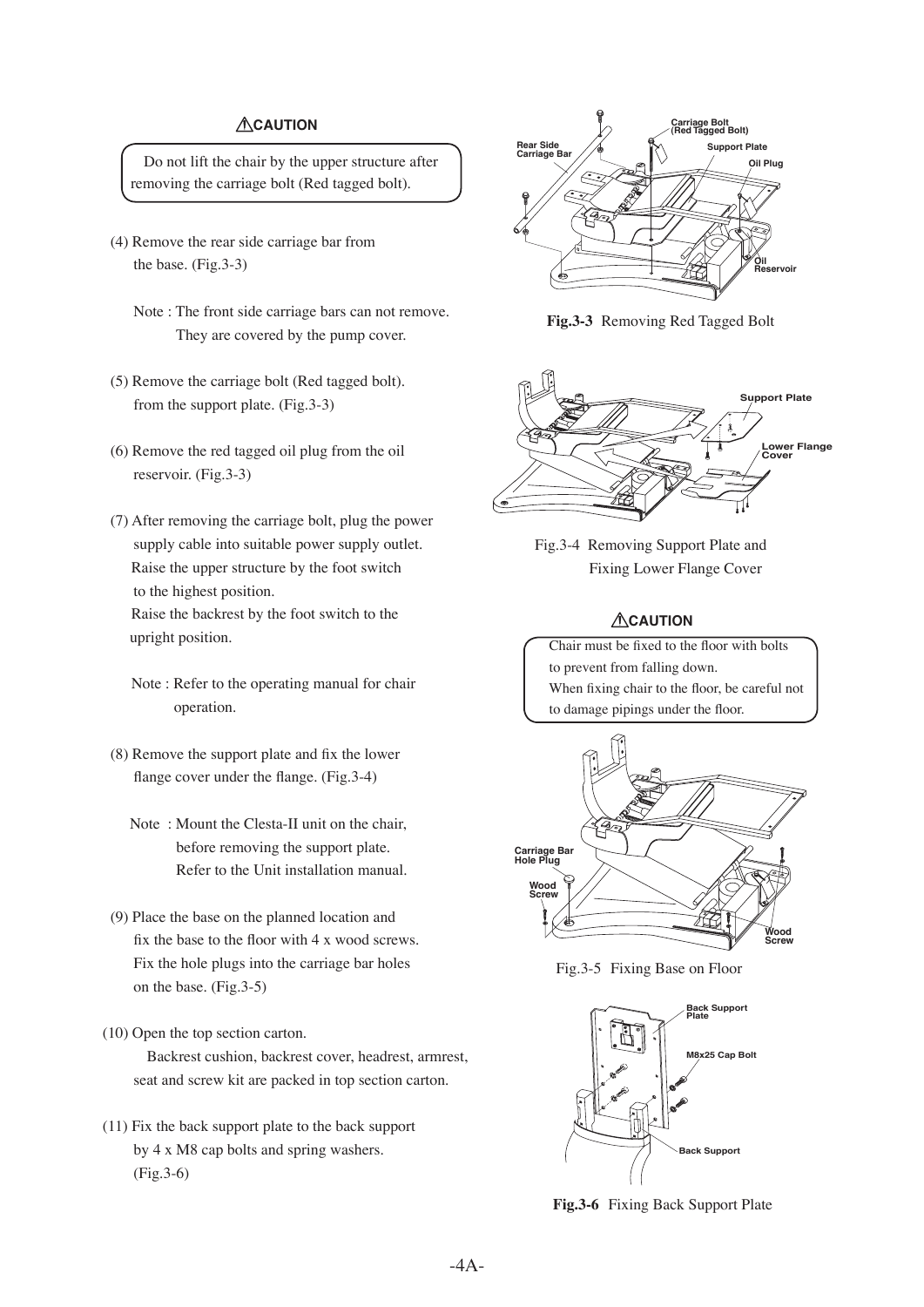- (12) Fix the backrest cushion to the back support plate by 4 x M5 screws. (Fig.3-7)
- **Backrest M5 x 25**<br>**Screw** / **Cushion**  $\mathcal{O}$  $\mathcal{O}$ **Back Support Plate**

**Fig.3-7** Fixing Backrest Cushion

- (13) Attach the backrest cover to the backrest cushion. Insert upper two hooks of the backrest cover into the upper fixing holes of backrest. Keep pressing the backrest cover against backrest cushion, slide down the backrest cover so that lower two hooks catch the lower fixing holes. (Fig.3-8)
- (14) Attach the headrest. (Fig.3-8)



**Fig.3-8** Fixing Backrest Cover and Headrest

 (15) Fix the seat to the chair base. Hook the seat hooks under the seat fixing plates on the chair base and secure the seat to the seat frame with 2 x M6 screws and flat washers. (Fig.3-9)



**Fig.3-9** Fixing Seat



**Fig.3-10** Fixing Armrest

-5-

 (16) Fix the armrest to the armrest bracket with M6 screw, flat washer and collar. (Fig.3-10)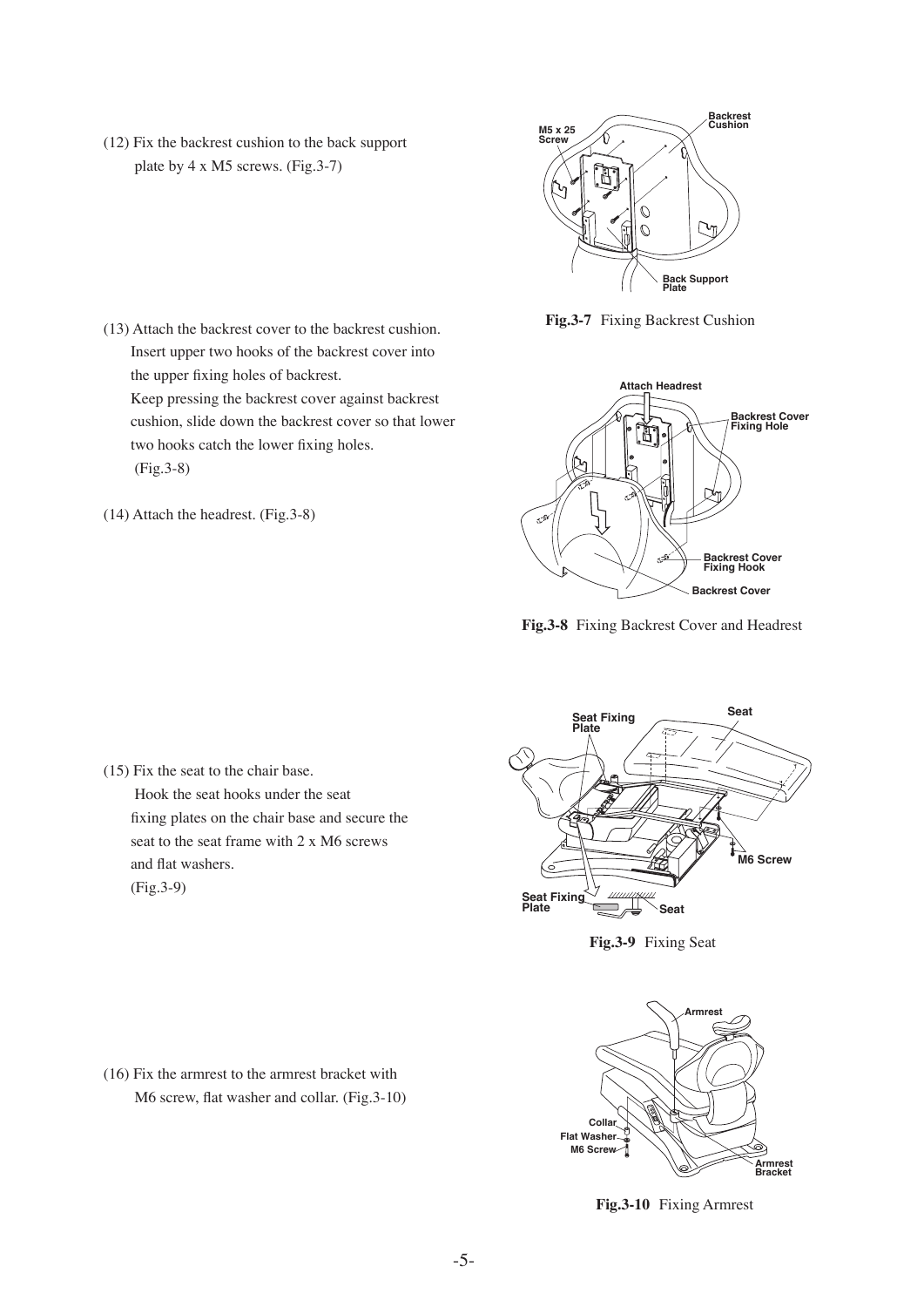- (17) Fix the pump cover to the base with 3 x M5 screws. (**Fig.3-11**)
	- **Note :** Mount the Clesta-II unit on the chair, before fixing the pump cover. Refer to the Unit installation manual. After installation is completed, check all movement by following the operating manual.



**Fig.3-11** Fixing Pump Cover

#### **4. SPEED ADJUSTMENT (Fig.4-1 and Fig.4-2)**

 Seat lowering speed and backrest reclining speed can be adjusted by the speed control knob on the solenoid valve block..

The solenoid valve numbers and functions are shown in Fig.4-1.

 A. Remove the pump cover.

 The solenoid valve block is located on the left side at the front of the chair base. Each speed control knob is located on the rear side solenoid valve block.

- B. Loosen the lock nut for the speed control knob.
- C. Turning the speed control knob clockwise to decrease the speed and turning counterclockwise to increase the speed.
- D. After adjustment, tighten the lock nut and reattach the pump cover.

#### **ACAUTION**

 The chair movement will be locked if the speed is reduced excessively. Oil may leak from the speed control knob if the speed is increased excessively.



Solenoid Valve Functions SV1 : Seat Lifting SV2 : Backrest Raising SV3 : Seat Lowering SV4 : Backrest Reclining



**Fig.4-1** Solenoid Valve Numbers and Functions

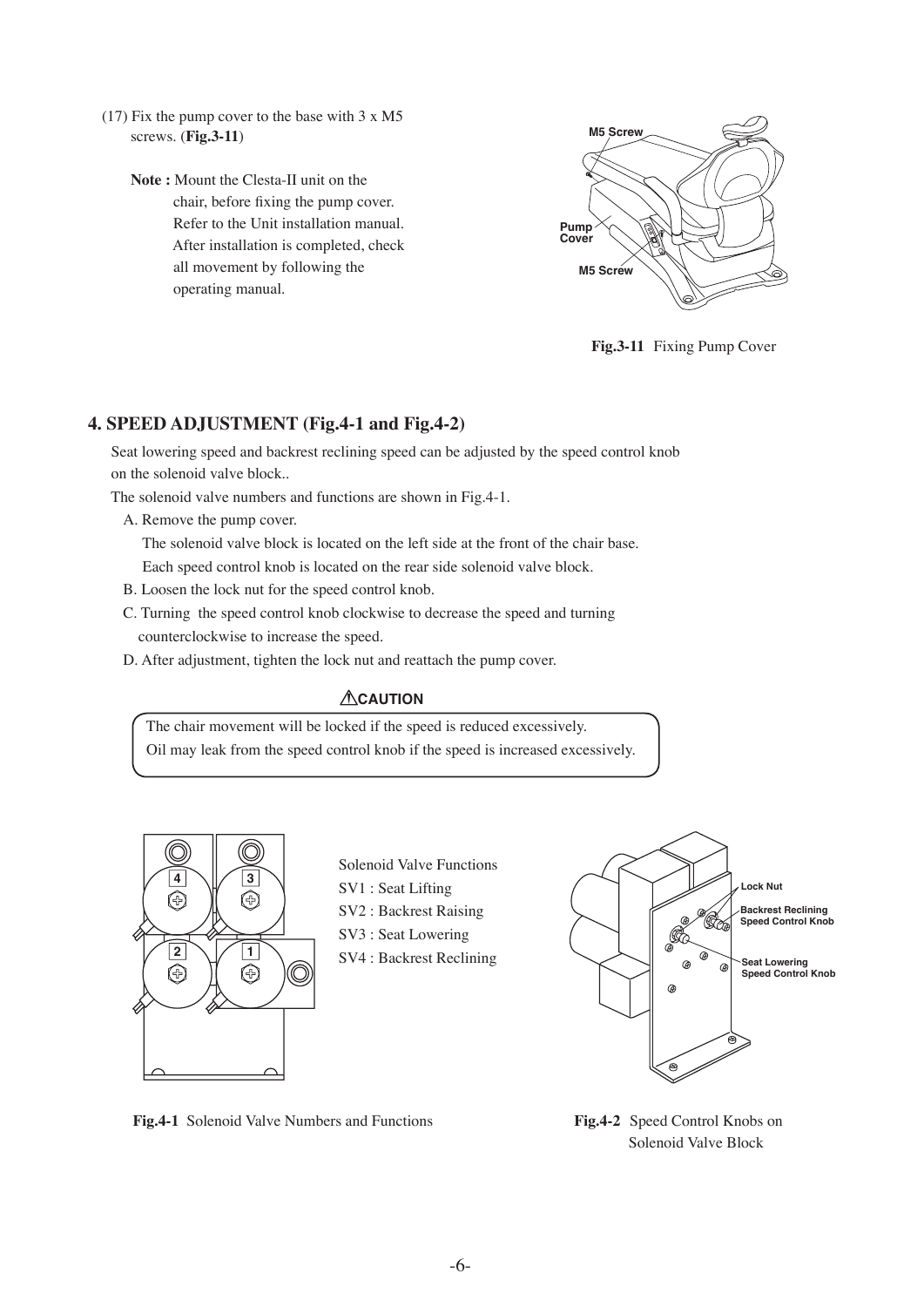### **5. HYDRAULIC DIAGRAM**



**Fig.5-1** Hydraulic Diagram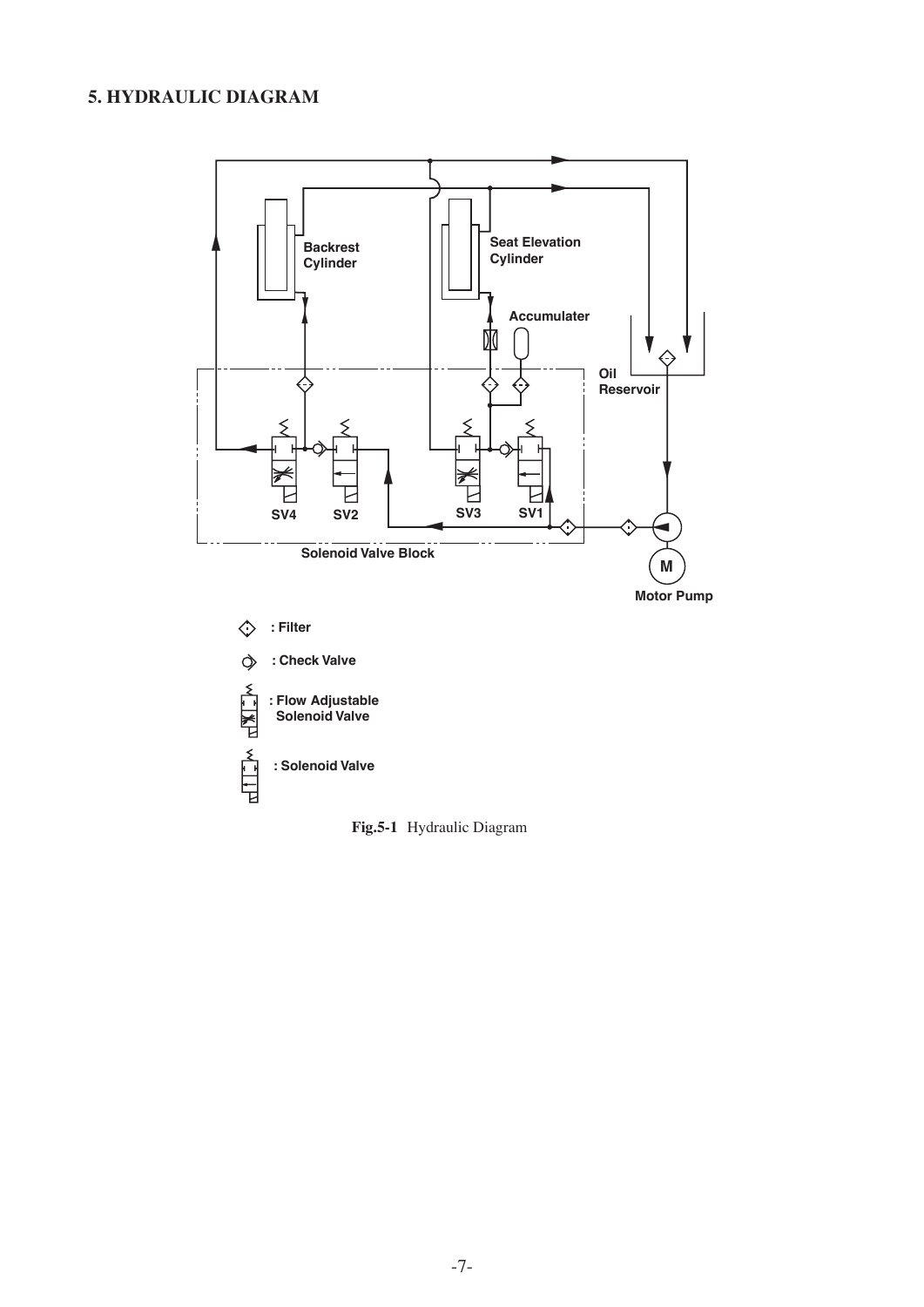#### **6. ELECTRICAL DIAGRAM**